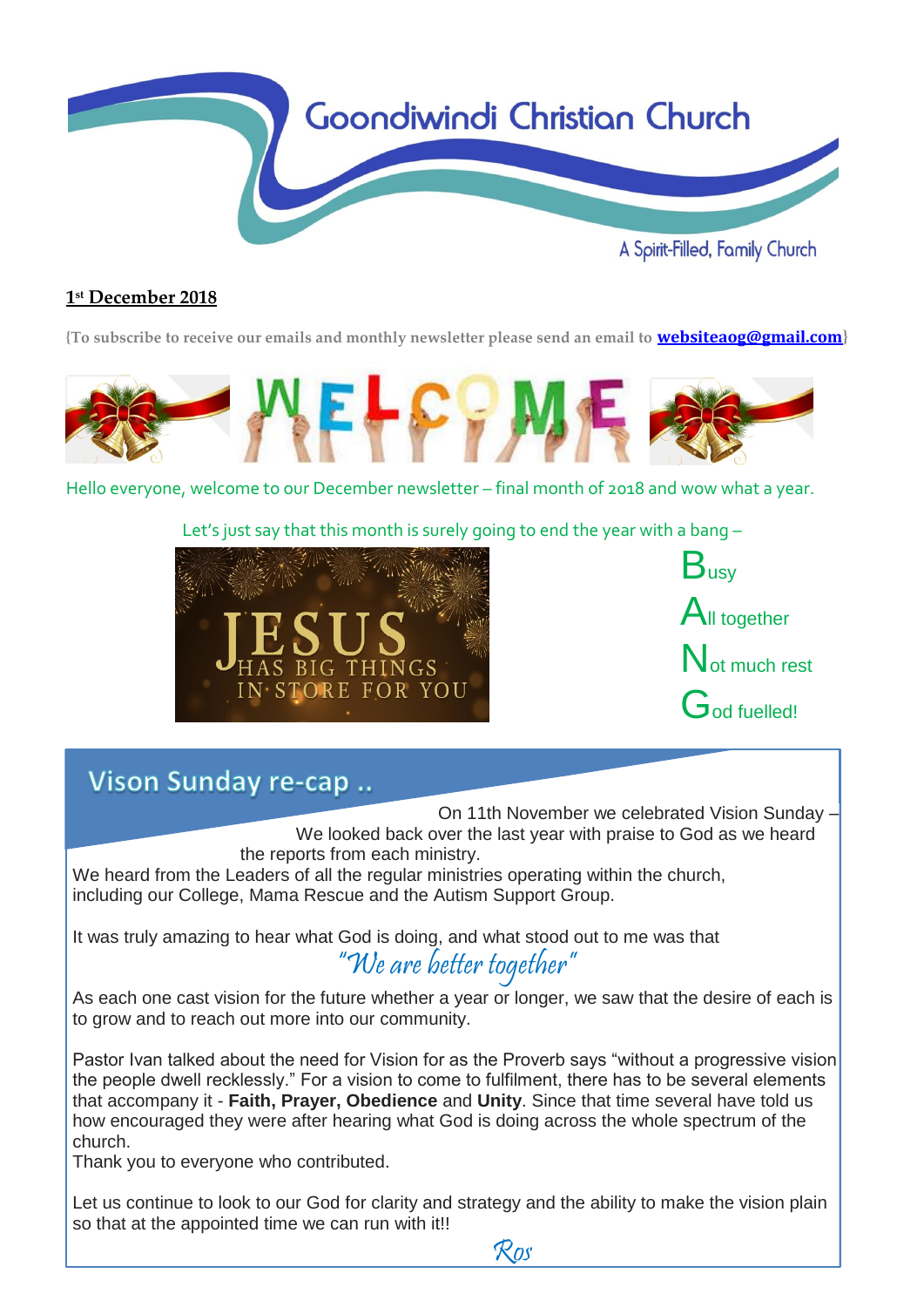If you were unable to attend or would like to recap any Sunday service, the audio recordings are available on SoundCloud – you ca[n CLICK HERE](https://soundcloud.com/goondiwindi-aog) or follow the link below to listen. https://www.goondiwindiaog.com/sermons

Apart from the regular things we have each week – here are a few highlights for December

Highlighted KEY DATES for December

Youth Edge in recess from **30th November**

**Sat 1 st Dec** – Carols by Candlelight – 6.30 @ Botanical Gardens. There will be a BBQ available to purchase for dinner as well as other delights. BRCC is the Organiser.

**Sunday 2nd Dec** Farewell Gloria Goods for Christmas Hampers to be in by this **Sunday 2nd Dec**

**Thurs 6th Dec** – Annual BRCC Celebration night when the students will receive their awards. 6.30 pm at the College.

**Fri 7th Dec** – 6.30 pm Family Movie night- details below…. Movie is G rated

**Sunday 9th** – 9.30am Christmas concert and children's Church end of year celebration, followed by Christmas lunch. Everyone to bring a plate of food to share for lunch please.

Children's Church in recess from **9 th Dec**

Sometime between Wed 12<sup>th</sup> Dec and Christmas – Ladies get together –to be discussed and finalised at bible study this week (**Wed 5th** this will be last Women's Bible Study for the year)

**Mon 24th Dec** – 6pm Christmas Eve Service



Donations for School bags for Mozambique still being taken -Over \$300 raised by the Children's church Sausage sizzle.

[Please find attached](https://docs.wixstatic.com/ugd/1e01d8_13b839dea92e48a0802f19aa8ff3af97.pdf) December Calendar

**Weekly Prayer Focus** As of last month we have started a weekly prayer focus roster with each new week specifying a particular focus of prayer for us to engage in – here is this months' TOPICS

**Dec 2 -8** Hamper Recipients, **Dec 9-15** Scott Morrison,

**Dec 16-22** Talwood Community, **Dec 23-29** Shiloh Ministries,

**Dec 30 – Jan 5** The Year ahead 2019 !

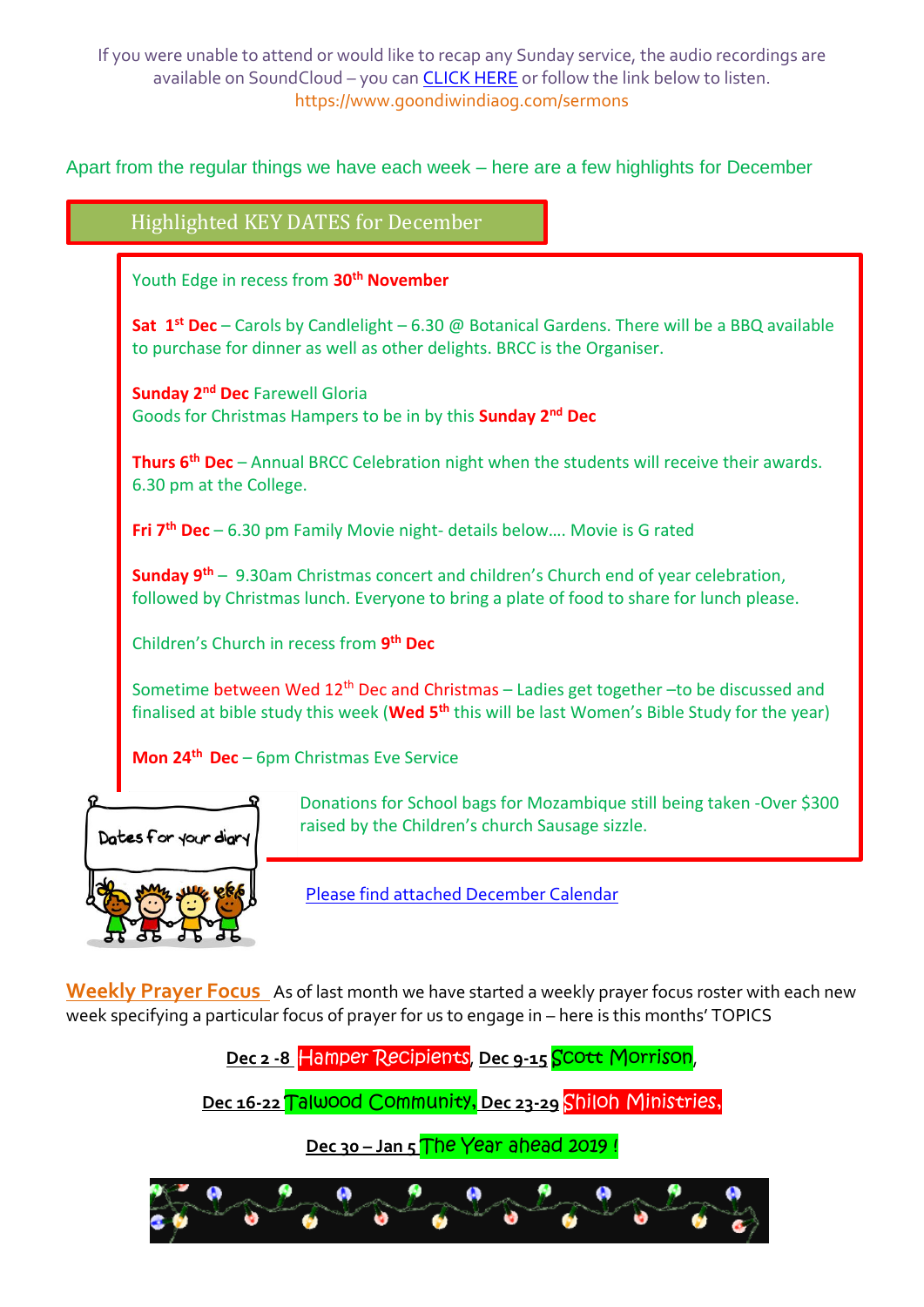Upcoming …



#### Last month …



# Think Pink!

## Breast Cancer Event

**Think Pink!** Breast cancer event (held Sat 10<sup>th</sup> November) raised \$1,500 to improve the facilities at Breastscreen Toowoomba through the Toowoomba Hospital Foundation. The collaborative picture that was created on the night will be auctioned at a future date to add to the fundraising efforts.

Thank you to everyone who came, contributed and donated. Guest Speakers; Julia Telford & Lester Anderson ( Toni's Dad)

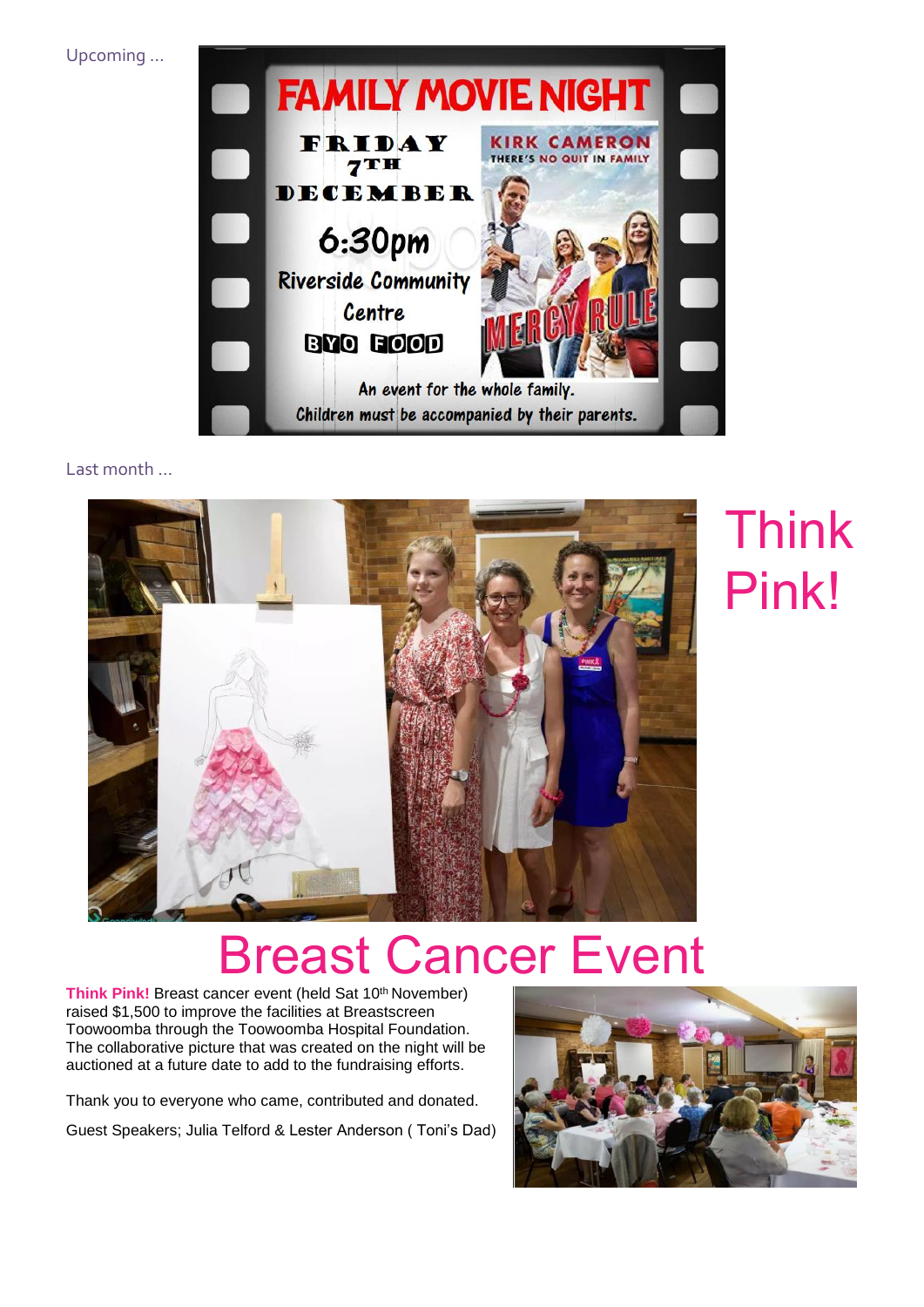We have also attached below email update from Katrina. Wherever you are, whatever you do, be blessed



Whatever you do, do it all for the Corinthians 10:31



Don't forget you can keep up to date with us on Facebook <https://www.facebook.com/GoondiwindiChristianChurch/>

> **EMAIL From:** Katrina Condesse **Sent:** Tuesday, 13 November 2018 **Subject:** Praise the Lord!!

Howdy family, friends and partners,

God is so good, and I just want to share His goodness with you!!

ww.goondig.com As you are aware at the moment, we are doing some fundraising for our school bag project. This is something that is close to my heart, as I love to give and especially to those who God has called us to help, the orphans and widows!!

We have slowly been getting money coming in, and by last Friday we decided that we had enough to go and look at school bags. So, on Saturday as a family we went to town to look for good school bags at a decent price. We went to one of the shops where we brought them last year, and they had the same bags, which this year he has given to us at a cheaper price per bag. Praise the Lord.

*Continued …*